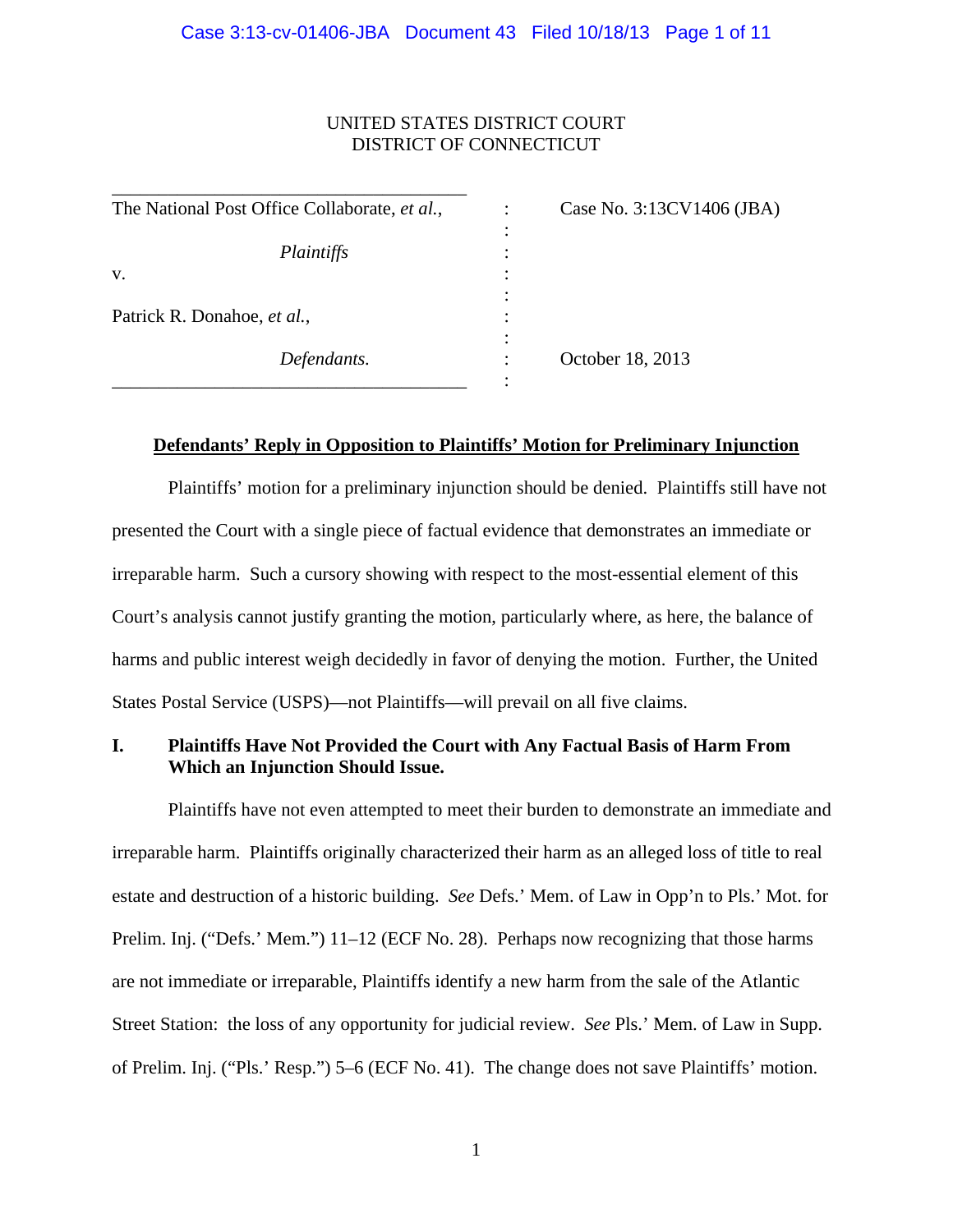# Case 3:13-cv-01406-JBA Document 43 Filed 10/18/13 Page 2 of 11

Plaintiff Center for Art and Mindfulness ("CAM") submitted an offer to purchase the Atlantic Street Station in March 2012 and has therefore known about the disposal for more than eighteen months. *See* Aff. of James Fagan ("Fagan Aff.") ¶¶ 5–9 (ECF No. 31). CAM was aware no later than September 2012 that the USPS would need to explore selling the property to someone else. *See* Fagan Decl. ¶¶ 17–26. Yet CAM did not file the present suit and seek its emergency injunction until September 2013. CAM cannot claim that it did not have an opportunity for judicial review in that intervening year. "[A] plaintiff's undue delay in seeking injunctive protection can preclude, as a matter of law, the finding that the plaintiff will suffer irreparable harm if the provisional remedy is not granted." *Union Cosmetic Castle, Inc. v. Amorepacific Cosmetics USA, Inc.*, 454 F. Supp. 2d 62, 68 (E.D.N.Y. 2006); *see Citibank, N.A. v. Citytrust*, 756 F.2d 273, 276 (2d Cir. 1985)).

Plaintiff National Post Office Collaborate ("the Collaborate") has not submitted any facts that demonstrate how any of its members would be harmed should the USPS and Cappelli Enterprises close the sale of the Atlantic Street Station. The Collaborate has given the Court nothing that would show how its members enjoy or use the Atlantic Street Station, or how the sale would impact that enjoyment or use. Such unsupported claims cannot provide the basis for a preliminary injunction. *See Jayaraj v. Scappini*, 66 F.3d 36, 40 (2d Cir. 1995).

Though also not supported with any factual evidence, any harm to Plaintiff Kaysay H. Abrha appears to come not from the sale of the Atlantic Street Station, but from the USPS's unrelated decision to place operations at the facility under an emergency suspension. *See* Am. Compl. ¶¶ 4, 19 (ECF No. 26). The suspension, however, occurred before Plaintiffs filed the present motion. The requested preliminary injunction, which seeks to prevent the sale of the property, does nothing to prevent any past harm from the suspension, making the requested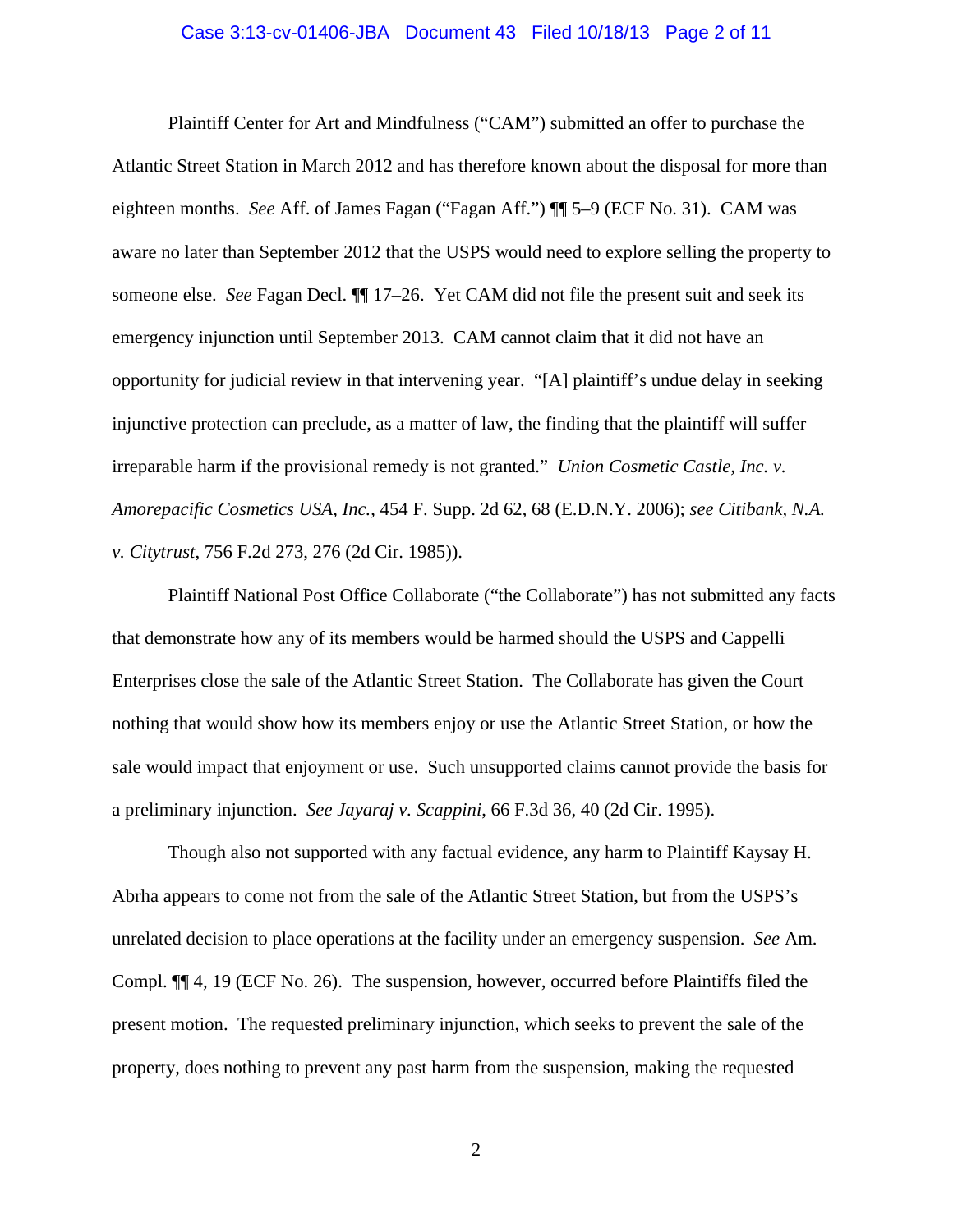### Case 3:13-cv-01406-JBA Document 43 Filed 10/18/13 Page 3 of 11

injunctive relief moot. *See Independence Party of Richmond Cnty. v. Graham*, 413 F.3d 252, 255–56 (2d Cir. 2005).

Plaintiffs also continue to misapply the procedural nature of the National Environmental Policy Act (NEPA) with respect to showing an irreparable harm for purposes of an injunction. *See* Pls.' Resp. at 6–9. Even with an alleged procedural error under NEPA, Plaintiffs still must demonstrate an irreparable environmental injury from the disposal of the Atlantic Street Station. *See Town of Huntington v. Marsh*, 884 F. 2d 648, 653 (2d Cir. 1989). To apply the United States Supreme Court's recent holding in *Monsanto* to the present circumstances, Plaintiffs

appear to presume that an injunction is the proper remedy for a NEPA violation except in unusual circumstances. No such thumb on the scales is warranted...; rather, a court must determine that an injunction should issue under the traditional four-factor test . . . .

*Monsanto Co. v. Geertson Seed Farms,* 130 S. Ct. 2743, 2757 (2010). That four-factor test requires a showing of immediate and irreparable harm. Plaintiffs have not made that showing.

 Plaintiffs also continue to ignore the balance of the harms and public interest portions of the test for injunctive relief. *See Winter v. Natural Res. Def. Council*, 555 U.S. 7, 20 (2008). Plaintiffs have no response for the financial harms that the USPS would suffer should an injunction issue, or the public's interest in allowing the Atlantic Street Station disposal to proceed. *See* Defs.' Mem. at 28–29. Plaintiffs have failed to meet their burden under the injury, balance of the harms, and public interest factors.

## **II. Plaintiffs Are Unlikely to Succeed on the Merits of their Claims.**

The USPS is likely to succeed on all five of Plaintiffs' claims. *See* Defs.' Mem. at 12–

28. With respect to Counts One and Two, the USPS reached reasoned conclusions in its review of potential impacts to the environment and historic properties, and those conclusions are entitled to substantial deference. Counts Three, Four, and Five will not survive a motion to dismiss.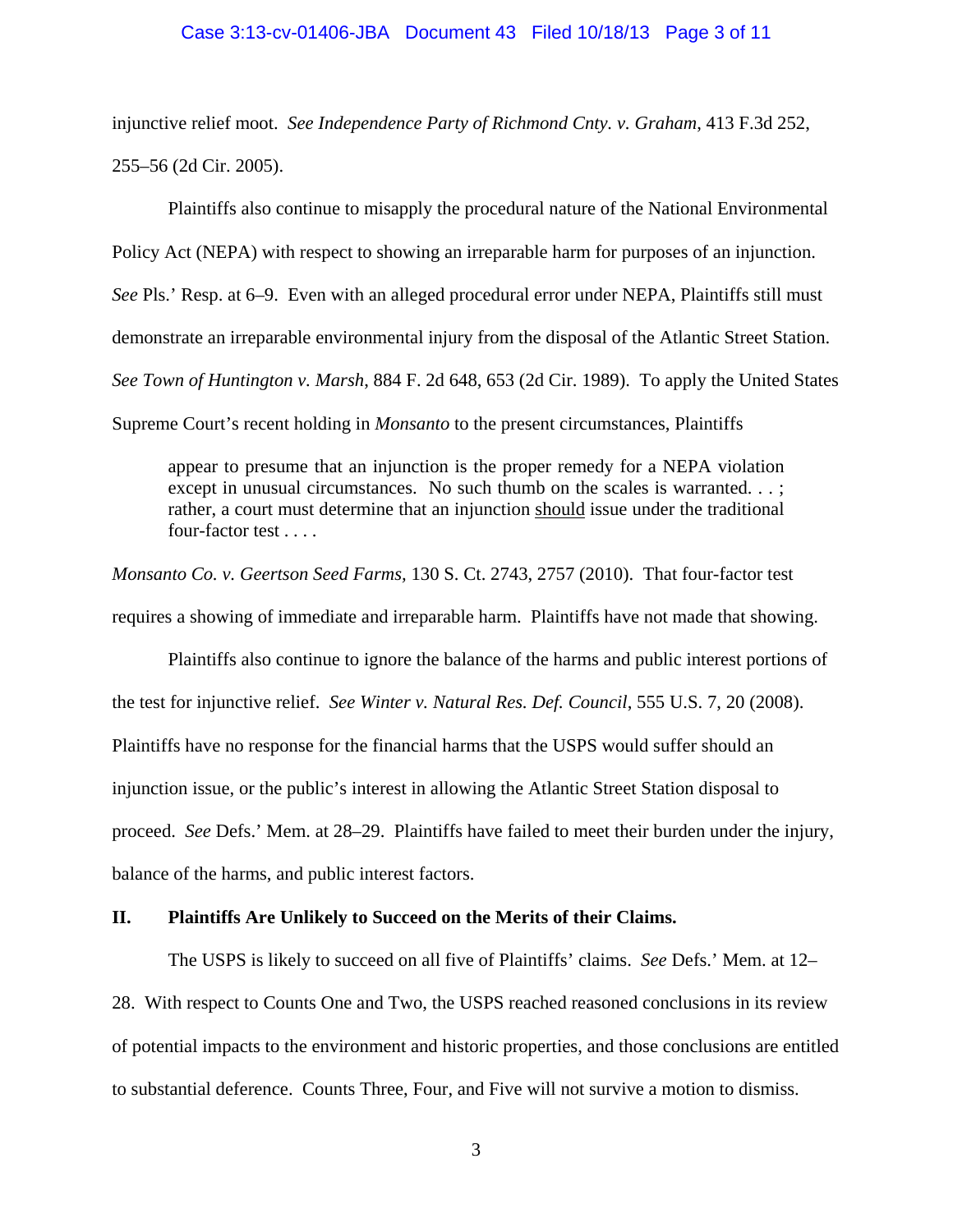## **A. The Postal Service Made a Reasoned Conclusion that a Categorical Exclusion Applies to the Disposal; that Conclusion is Entitled to Deference.**

Plaintiffs do not and cannot cite to NEPA or its regulations for their contention that a major federal action requires an Environmental Assessment "by default." *See* Pls.' Resp. at 2. To the contrary, NEPA offers several ways in which the federal government can comply. *See* 40 C.F.R. §§ 1501.3, 1501.4, 1508.4. This includes the use of Categorical Exclusions. *See* 40 C.F.R. §§ 1500.4(p), 1500.5(k), 1508.4; *Concerned Citizens of Chappaqua v. U.S. Dep't of Transp.*, 579 F. Supp. 2d 427, 433–34 (S.D.N.Y 2008). As an initial matter, Plaintiffs cannot challenge the Exclusion in 39 C.F.R. § 775.6(e)(8) as being contrary to NEPA because the claim is barred by the six-year statute of limitations in 28 U.S.C. § 2401(a). The USPS promulgated the Exclusion in 1998, and sought public input at that time. *See* Nat'l Envtl. Policy Act Implementing Procedures, 63 Fed. Reg. 45,719, 45,720–21 (Aug. 27, 1998); Nat'l Envtl. Policy Act Implementing Procedures, 62 Fed. Reg. 42,958 (Aug. 11, 1997) (proposed rule).

Thus, Plaintiffs are left to argue that the USPS did not properly apply the Categorical Exclusion here. But Plaintiffs do not dispute the highly-deferential standard of review that applies to the USPS's NEPA-related decision-making. *See* Defs.' Mem. at 13–14. The USPS reviewed the disposal's potential environmental impacts and concluded, based upon the evidence before it, that a Categorical Exclusion applied. *See* Defs.' Mem. at 17–18. Plaintiffs may disagree with that conclusion, but, under the deferential standard of review, that disagreement cannot form the basis of a finding that the USPS acted contrary to NEPA. *See Lovgren v. Locke*, 701 F.3d 5, 38 (1st Cir. 2012); *Concerned Citizens of Chappaqua*, 579 F. Supp. 2d at 434.

Plaintiffs' contention that they had the right to present the USPS with alternatives to the Cappelli Enterprise development misunderstands the USPS action here. *See* Pls.' Resp. at 3–4. The USPS is not developing the property, but disposing of it through sale. The major federal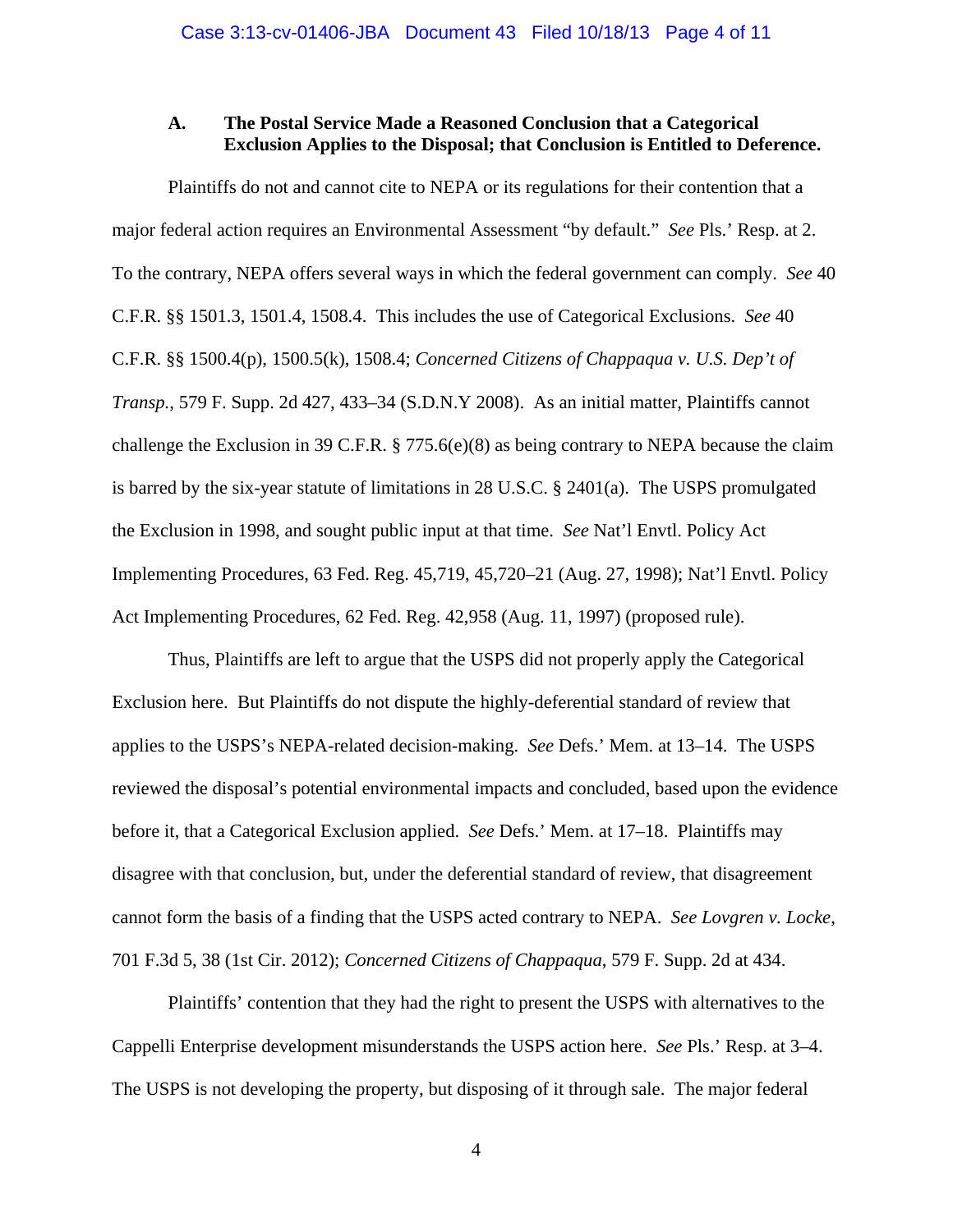# Case 3:13-cv-01406-JBA Document 43 Filed 10/18/13 Page 5 of 11

action is the transfer of title, not property redevelopment. As a court concluded with respect to the General Services Administration in a case to which Plaintiffs cite (Pls.' Resp. at 3 n.5), it would be unreasonable for a court to require under NEPA that the USPS obtain and consider the specific development plans from the party whose offer it intends to accept. *See Conservation Law Found. of New England, Inc. v. Gen. Servs. Admin.*, 707 F.2d 626, 636 (1st Cir. 1983). Regardless, the USPS properly applied its Categorical Exclusion and did consider the change in property use. *See* Decl. of Charlotte Parrish ¶ 10 (ECF No. 34).

Plaintiffs are also incorrect that NEPA required the USPS to prepare a Programmatic Environmental Impact Statement covering all its property disposals. *See* Pls.' Resp. at 4–5. For one, NEPA does not require any particular internal decision-making structure. *See Balt. Gas & Elec. Co. v. Natural Res. Def. Council*, 462 U.S. 87, 100 (1983). The mere commonality of a policy objective is also insufficient to require a programmatic assessment for separate disposals of discrete, independent, and unrelated properties. *See Found. on Econ. Trends v. Lyng*, 817 F.2d 882, 884–86 (D.C. Cir. 1987). Regardless, the point of a programmatic analysis is to consider geographically-related or common actions in a unified assessment, rather than separately. *See* 40 C.F.R. § 1502.4(c). Site-specific actions are then "tiered" to that broader analysis. *See* 40 C.F.R. § 1508.28(a). With respect to Categorical Exclusions, however, the collective impacts of actions to which the Exclusion applies are considered when the Exclusion is promulgated. *See Utah Envtl. Cong. v. Bosworth*, 443 F.3d 732, 741 (10th Cir. 2006). Plaintiffs have not shown a likelihood of success on the NEPA claim.

#### **B. Plaintiffs Continue to Misread Section 106 Regulations.**

The USPS also complied with that which Section 106 of the National Historic Preservation Act (NHPA) would have required. *See* Defs.' Mem. at 19–21. Plaintiffs only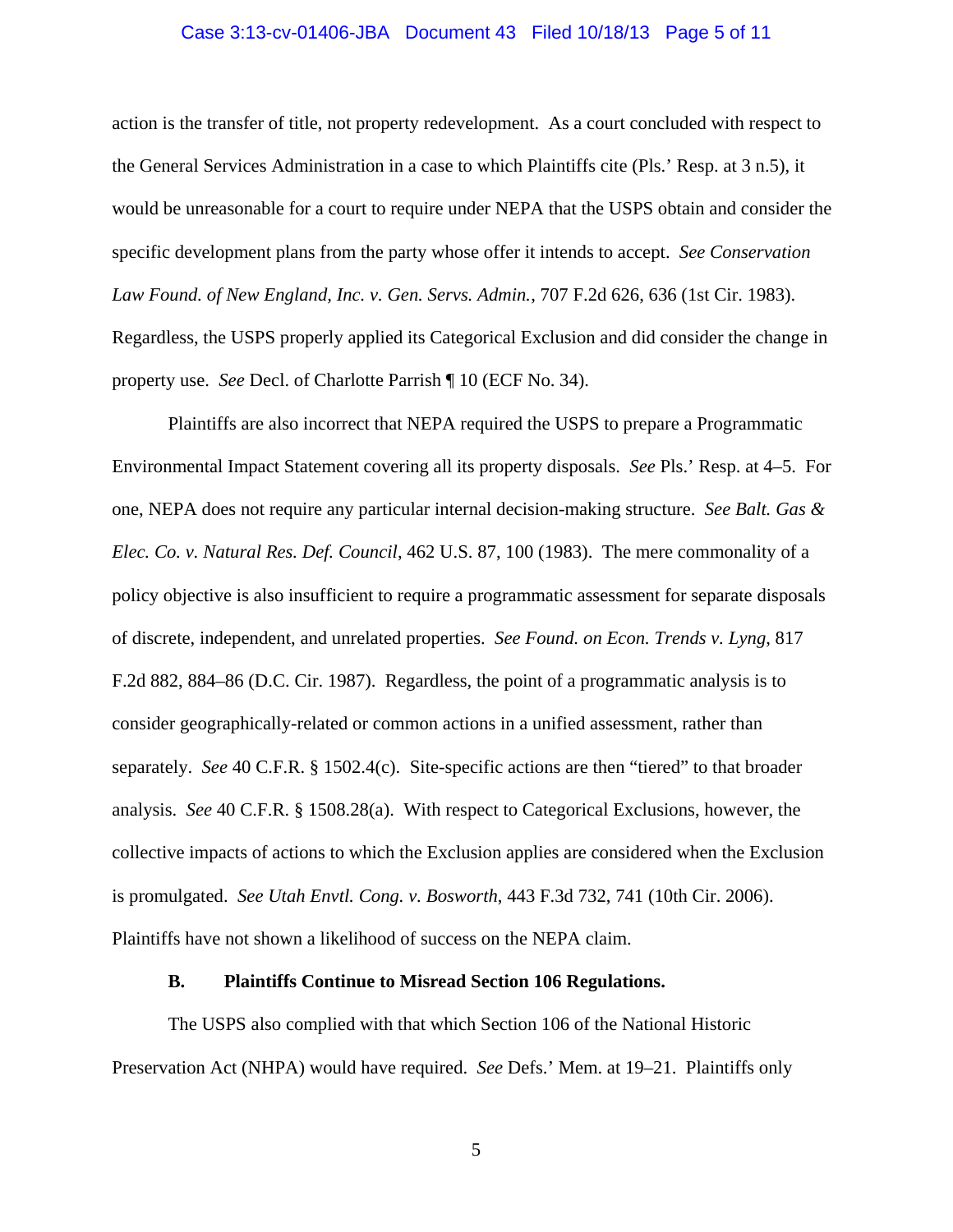# Case 3:13-cv-01406-JBA Document 43 Filed 10/18/13 Page 6 of 11

response appears to be that, because the Atlantic Street Station is listed on the National Register for Historic Places, the title transfer's impacts on the building would be adverse. *See* Pls.' Resp. at 2, 11. But the regulations implementing Section 106 clearly contemplate effects that are not necessarily adverse. *See* 36 C.F.R. §§ 800.3(a)(1), 800.5(b). Thus, it is incorrect for Plaintiffs to assert that adverse effects exist simply because the property is listed on the National Register.

Plaintiffs are also wrong that adverse effects automatically follow from transferring a historic property out of federal control. *See* Pls.' Resp. at 3. Section 106 regulations actually state the contrary, giving as an example of adverse effect: "Transfer, lease, or sale of property out of Federal ownership or control without adequate and legally enforceable restrictions or conditions to ensure long-term preservation of the property's historic significance." 36 C.F.R. § 800.5(a)(2)(vii) (emphasis added). Here, the USPS ensured "long-term preservation of the property's historic significance" through the Preservation Covenant. *See* Aff. of David P. Rouse ("Rouse Aff.") ¶ 10 (ECF No. 35). That same regulatory provision formed the basis of the USPS's conclusion that, with the Covenant, there would be no adverse effects. *See* April 14, 2011, letter from David P. Rouse to Daniel Forrest at 2 (Ex. 5 to Rouse Aff.). The State Historic Preservation Officer concurred in that determination, Rouse Aff. ¶ 12, and the USPS therefore complied with Section 106. *See* 36 C.F.R. §§ 800.4(d)(1)(i), 800.5(c)(1). Plaintiffs are unlikely to succeed on the NHPA claim.

## **C. Plaintiffs Ask this Court to Diverge from Supreme Court Precedent and Create a New Common Law Public Trust Duty for the Postal Service.**

With respect to Count Three in their Amended Complaint, Plaintiffs acknowledge that they ask this Court to create an entirely new area of common law and impose upon the USPS a previously-nonexistent public trust duty. *See* Pls.' Mem. at 11–14. The United States Supreme Court has made clear, however, that the public trust doctrine does not apply to the federal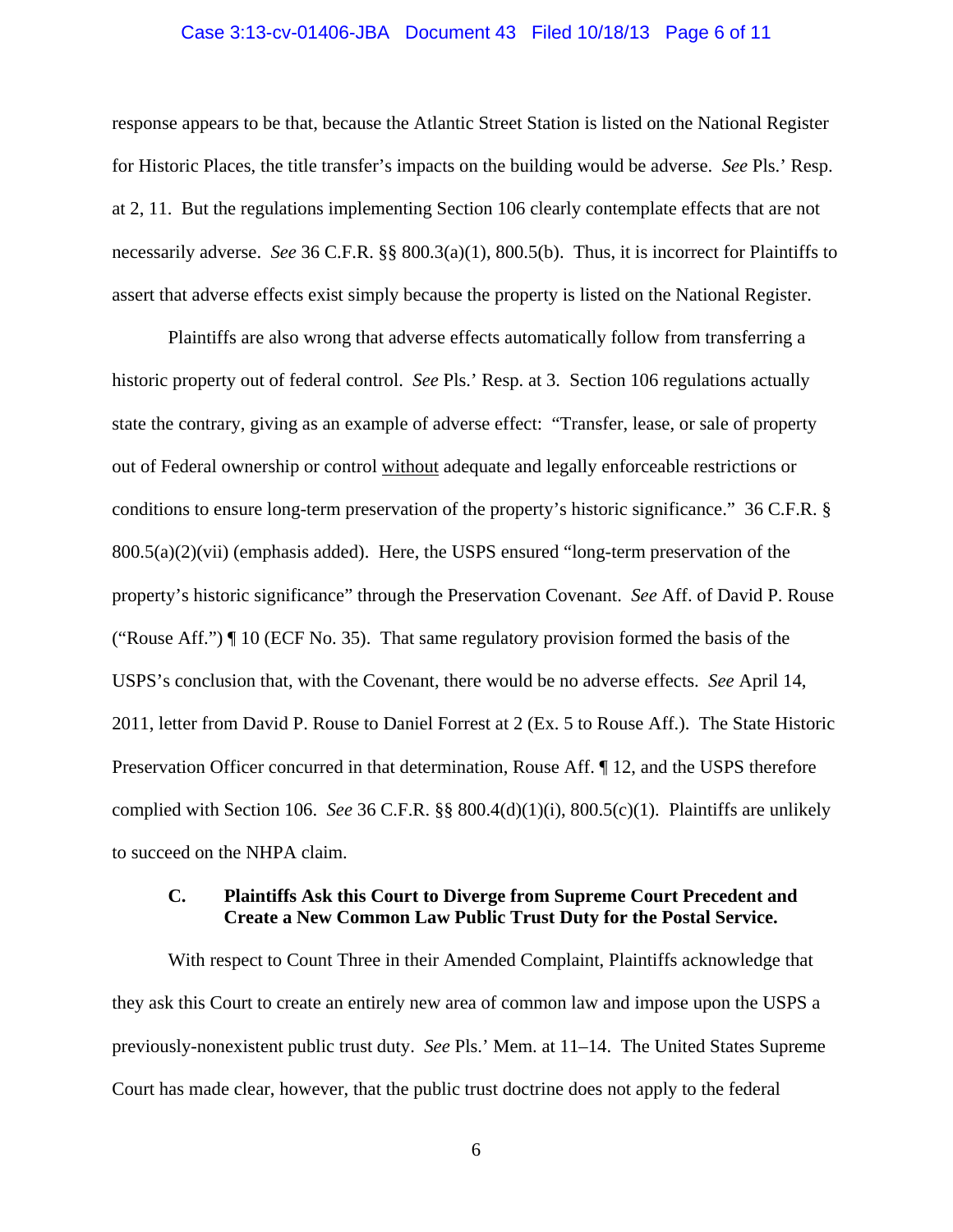government. *See PPL Montana LLC v. Montana*, 132 S. Ct. 1215, 1235 (2012); *Alabama v. Texas*, 347 U.S. 272, 273–74 (1954). Count Three is therefore unlikely to survive a motion to dismiss and certainly does not present Plaintiffs with a likelihood of success on the merits.

#### **D. Count Four and Count Five Would Not Survive a Motion to Dismiss.**

Plaintiffs are also far from demonstrating a likelihood of success on the merits of Counts Four and Five.<sup>1</sup> See Defs.' Mem. at 23–28. It is not enough for Plaintiffs to rely upon 39 U.S.C. § 409(a) as a basis for jurisdiction. *See* Pls.' Resp. at 17. The provision does not confer subject matter jurisdiction, instead merely removing the barrier of sovereign immunity. *See Janakes v. U.S. Postal Serv.*, 768 F.2d 1091, 1093 (9th Cir. 1985). Counts Four and Five fail because § 409(a) does not provide a private right of action in district court. *See F.D.I.C. v. Meyer*, 510 U.S. 471, 484 (1994) (plaintiff must assert a substantive source of law that provides an avenue for relief). Congress did provide an avenue for relief with respect to 39 U.S.C. §§ 403(c) and 404(d), but the exclusive forum for those actions is the Postal Regulatory Commission. *See* 39 U.S.C. § 3662(a) (with respect to § 403(c)); 39 U.S.C. § 404(d)(5) (with respect to § 404(d)); *see also* 39 U.S.C. § 409(a) (granting jurisdiction "[e]xcept as otherwise provided in [Title 39]"); *LeMay v. U.S. Postal Serv.*, 450 F.3d 797, 800 (8th Cir. 2006) (finding jurisdiction rested exclusively with the former Postal Rate Commission under former version of § 3662).

Plaintiffs attempt to save their claims by arguing that the provisions in question state that

 $\overline{a}$ 

<sup>1</sup> Count Five relates to the suspension of operations at the Atlantic Street Station. *See* Am. Compl. ¶¶ 88–104. Plaintiffs, however, seek to enjoin the unrelated sale of the property. *See*  Pls.' Resp. at 24. Thus, Count Five has little import to the motion presently before the Court. Further, the Collaborate and Mr. Abrha have filed petitions with the Postal Regulatory Commission with respect to the allegations in Count Five. *See* Am. Compl. ¶¶ 101, 102. Thus, even if this Court had jurisdiction over Count Five, the doctrine of primary jurisdiction would counsel in favor of dismissing the claim. *Williams Pipe Line Co. v. Empire Gas Corp.*, 76 F.3d 1491, 1496 (10th Cir. 1996) (citing *United States v. W. Pac. R.R. Co.*, 352 U.S. 59, 63 (1956)); *see Reiter v. Cooper*, 507 U.S. 258, 268–69 (1993). Plaintiffs' concern regarding the Postal Regulatory Commission's closure during the lapse in federal appropriations is now moot.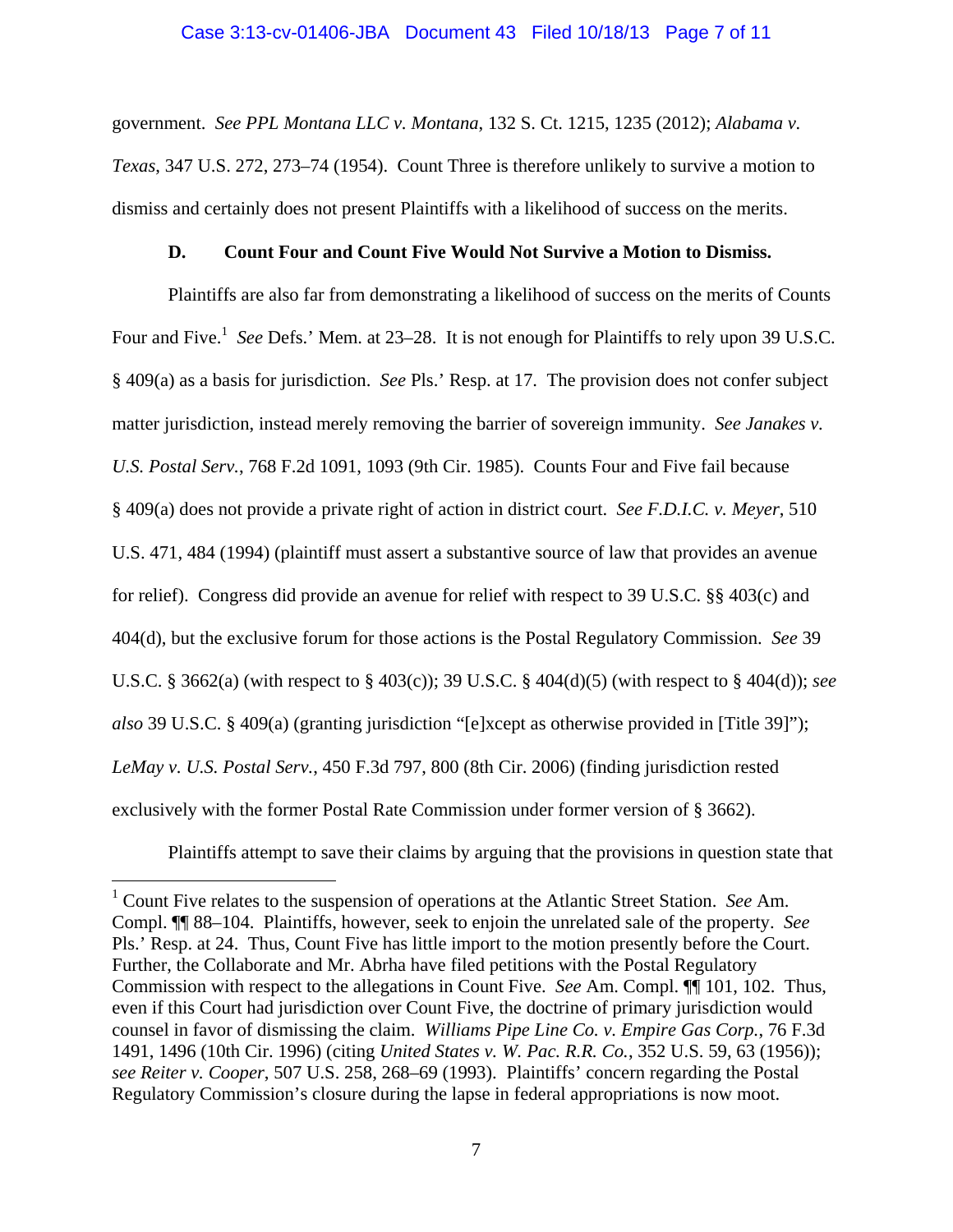#### Case 3:13-cv-01406-JBA Document 43 Filed 10/18/13 Page 8 of 11

a claimant "may" file a petition with the Postal Regulatory Commission and that, regardless, Plaintiffs have a remedy under the All Writs Act. *See* Pls.' Mem. at 18–19, 21–22. Neither argument has merit. Courts have found that Congress's use of "may" here nonetheless establishes an exclusive administrative remedy. *See LeMay*, 450 F.3d at 799–800 (despite use of "may," the remedy in pre-2006 version of  $\S 3662$  was exclusive).<sup>2</sup> And the All Writs Act authorizes courts to issue writs "necessary or appropriate in aid of their respective jurisdictions . . . ." 28 U.S.C. § 1651(a) (emphasis added). A court lacking jurisdiction in the first instance does not have the authority to issue a writ, for "[i]t is well established that 'the All Writs Acts, by itself, creates no jurisdiction in the district courts' . . . ." *Singh v. Duane Morris LLP*, 538 F.3d 334, 341 (5th Cir. 2008).

In addition, with respect to Count Four, Plaintiffs have failed to state a claim for which relief can be granted because § 403(c) applies to "services" such as mail delivery, not the USPS's disposal of real property. *See* Defs.' Mem. at 25–26. Plaintiffs' response is to argue that post offices are where mail delivery occurs and therefore must fall within the Section's scope. *See* Pls.' Resp. at 19–20. But almost everything the USPS does relates to mail delivery in some way. Thus, Plaintiffs' logic would impermissibly read  $\S$  403(c)'s limiting provisions out of the statute altogether and make it applicable to any USPS transaction. The argument is contrary to the statute's plain language. *See GAF Corp. v. Milstein*, 453 F.2d 709, 716 (2d Cir. 1971) (noting that the starting point for statutory construction is "the language of the statute itself").

Plaintiffs also provide no factual support for their arguments on the merits of Count Four. *See* Pls.' Resp. at 21. The reason for differing sales agreements for CAM and Cappelli

 $2 \text{ In } 2006$ , the Postal Accountability and Enhancement Act, Pub. L. No. 109-435, expanded the Postal Regulatory Commission's role. Congress expanded Section 3662 to ensure greater latitude and give the Commission jurisdiction over five particular sections in the law.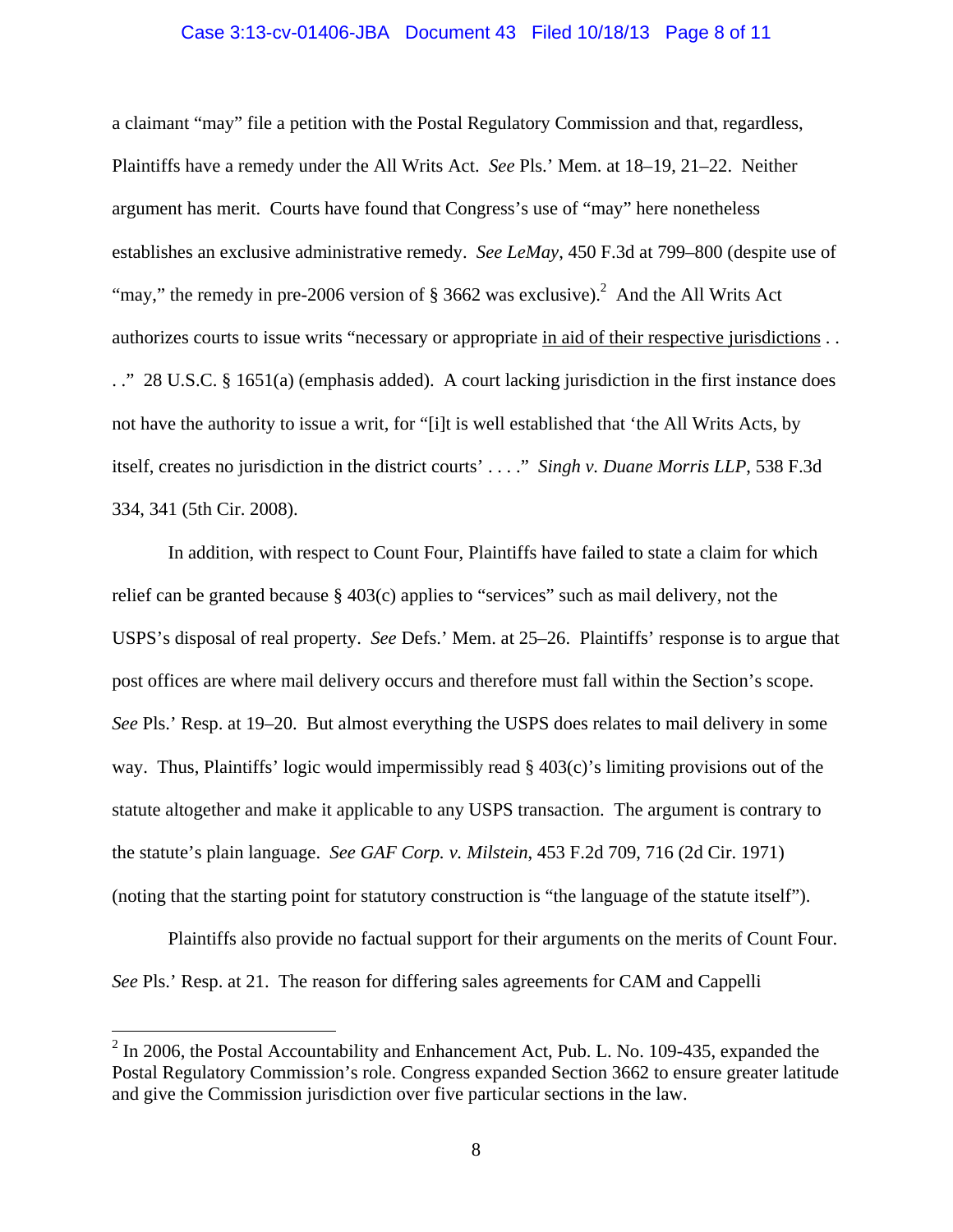### Case 3:13-cv-01406-JBA Document 43 Filed 10/18/13 Page 9 of 11

Enterprises is clearly set forth in Defendants' opening brief. *See* Defs.' Mem. at 3–7, 26–27.

Contrary to the allegations in Count Five, the USPS has not closed the Atlantic Street Station,

but suspended operations due to health and safety concerns. *See* Decl. of Jeffrey Salamon ¶¶ 2–4

(ECF No. 36); Handbook PO-101, § 61 (Oct. 12, 2012) (USPS procedures governing emergency

suspensions) *available at* http://blue.usps.gov/cpim/ftp/hand/po101.pdf. Plaintiffs will not

succeed on Count Four or Five.

## **III. Given the Potential Financial Impacts to the Postal Service, a Security Bond is Appropriate.**

Plaintiffs have not met their burden to demonstrate that the extraordinary remedy of a preliminary injunction is appropriate here. If the Court were to determine that an injunction is required, however, Plaintiffs should be required to post a security bond.

No restraining order or preliminary injunction shall issue except upon the giving of security by the applicant, in such sum as the court deems proper, for the payment of such costs and damages as may be incurred or suffered by any party who is found to have been wrongfully enjoined or restrained.

Fed. R. Civ. P. 65(c). "Under Fed.R.Civ.P. 65(c), a party subjected to a preliminary injunction in district court who is later found to have been 'wrongfully enjoined' may recover against the security bond damages suffered as a result of the injunction." *Blumenthal v. Merrill Lynch, Pierce, Fenner & Smith, Inc.*, 910 F.2d 1049, 1051 (2d Cir. 1990) (citations omitted). Contrary to Plaintiffs' contention, *see* Pls.' Resp. at 22–24, Plaintiffs are not exempt from the bond requirement simply because they bring claims under NEPA and some Plaintiffs are non-profit entities. *See Save Our Sonoran, Inc. v. Flowers*, 408 F.3d 1113, 1126 (9th Cir. 2005); *Habitat Educ. Center v. U.S. Forest Serv.*, 607 F.3d 453, 457–61 (7th Cir. 2010).

Should an injunction prevent the USPS and Cappelli Enterprises from closing the sale of the Atlantic Street Station prior to October 31, 2013, it is unlikely the sale would occur at all.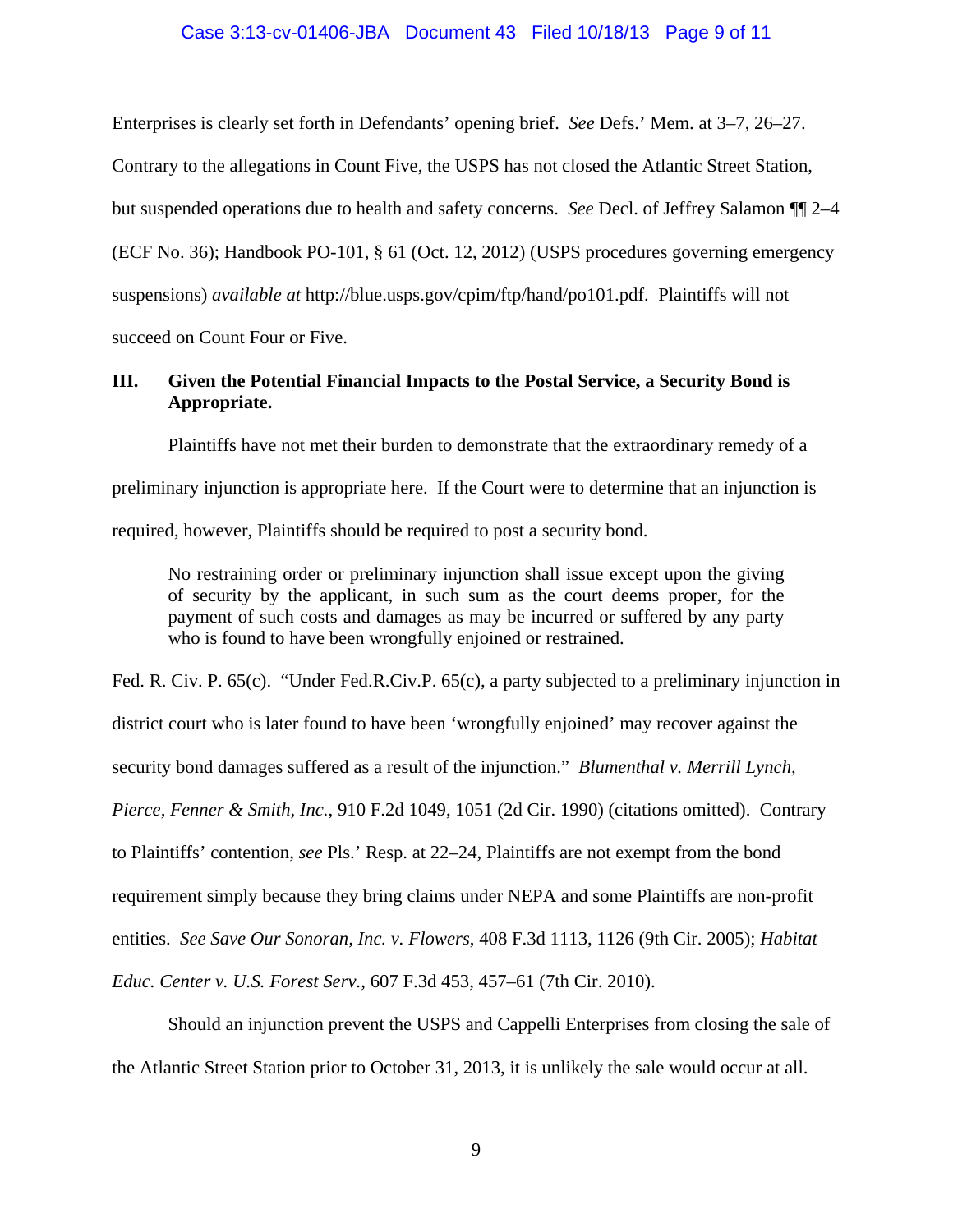## Case 3:13-cv-01406-JBA Document 43 Filed 10/18/13 Page 10 of 11

*See* Decl. of Gregory C. Lackey ¶ 6 ("Lackey Decl.", ECF No. 33). This would immediately cause \$40,000 in financial harm to the USPS for past and necessary-future expenses associated with due diligence work necessary to sell the property. *See Lackey Decl.*  $\P$  9, 11(a), 11(b).

There is also no guarantee that a future sale would occur, which would result in further financial harm. *See* Lackey Decl. ¶ 10; Decl. of Anthony J. Basso II ¶ 3 (ECF No. 30) (noting current safety conditions). In considering the temporary restraining order, Judge Bryant aptly noted that, "[s]hould the sale of the property not occur as scheduled . . . there is a substantial risk that the buyer would not purchase the property even if Defendants prevail." Mem. of Decision Granting Pls.' Ex Parte Application for Temp. Restraining Order at 6 (ECF No. 13). Judge Bryant found a \$4.5 million bond to be appropriate. *Id*. at 6–7.

Further, even if the USPS were able to find a new buyer, it is unlikely that the USPS would receive the same \$4.3 million that it would receive from Cappelli Enterprises. *See* Lackey Decl.  $\P$  10, 11(c). The next-highest offer after that by Cappelli was more than \$1 million lower and based upon different terms. *See* June 1, 2012, Bid Summary Matrix (Ex. B to Aff. of James Fagan, ECF No. 31-2). And, even if a future sale were to occur, the USPS would lose the timevalue of the \$4.3 million over the intervening period. *See* Decl. of Mark S. Berthold ¶¶ 3–4 (ECF No. 42).The USPS is entitled to a bond of at least \$1,000,000, and likely more. *See Manpower Inc., v. Mason*, 405 F. Supp. 2d 959, 976 (E.D. Wis. 2005) ("district courts should err on the high side when setting bond") (citing *Mead Johnson & Co. v. Abbott Labs.*, 201 F.3d 883, 888 (7th Cir. 2000)).

#### **CONCLUSION**

Based upon the foregoing and the arguments in Defendants' memorandum in opposition, Plaintiffs' motion for a preliminary injunction should be denied.